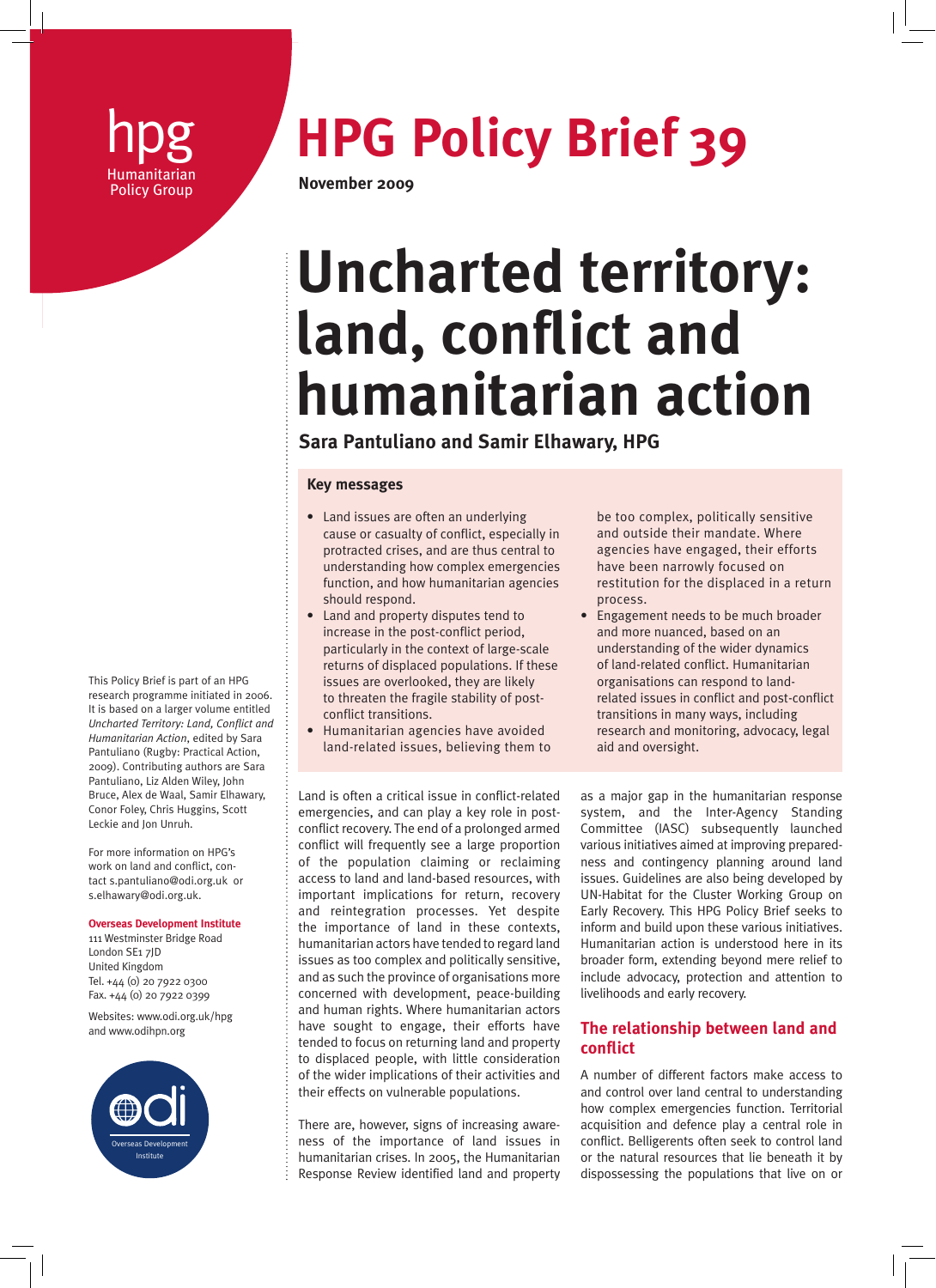use that land. Land dispossession has often been the cause of rural resistance and insurrection. In other contexts, local tensions around access to and control over land have been manipulated politically to co-opt people into national conflicts. Land is also used by belligerents for personal enrichment or to reward their proxies or allies. This is the case in Colombia, where paramilitaries have forcibly displaced the peasantry in order to acquire their land, and in Darfur, where the government lured landless pastoralists into allied militia with the promise of expanded access to land and water. Land is also used to extend patronage. The most common form of land conflict is often played out at the local level between communities (along borders, between pastoralists and farmers), frequently in the context of a state that has little interest in seeing a resolution, or where the state has collapsed or is powerless.

Land issues are rarely the sole cause of conflict. Analysis that emphasises the idea that land scarcity or inequality lead to conflict often fails to understand how these issues relate to other factors, such as governance and identity. For example, while land scarcity is often cited as at the root of the conflict in Rwanda, issues of power, the nature of the state and ethnicity were all important. Likewise, in situations where land was not in itself a trigger for war, conflict and associated displacement are often accompanied by a breakdown in law and order, which can lead to tensions over land. Conflict also leads to secondary occupation of land, especially in protracted crises. People who have been forced from their homes often have no alternative but to occupy land that belongs to others, leading to problems as the original owners seek to reclaim it. Meanwhile, families may change during the time they spend in displacement; they may grow larger, leading to disputes about how to divide the land when they return, or they may split due to death or separation, leaving widows or orphans with weak tenure rights. Conflicts also accelerate the drift into towns and cities, making land in urban and peri-urban areas a pressing social issue. Box 1 suggests four general categories for understanding the links between land and conflict, both as *cause* and *casualty*.

#### **Land in post-conflict contexts**

Land issues are of crucial importance in the postconflict period, even when they were not the cause of the crisis. Property conflicts tend to increase when a conflict ends, sometimes as a result of a failure by national and international actors to understand or constructively manage post-conflict property relations. Post-conflict transitions are often accompanied by continued violence, at times culminating in a resumption of war. Countries may suddenly find peace, but competition over land may continue and may regress into conflict. IDP

#### **Box 1: Categories for understanding the relationship between land and conflict**

- Grievances that trigger conflict.
- Land and property issues that emerge during war due to a breakdown in the rule of law, the policies of those in control during the conflict and, especially, forced displacement.
- Property issues that arise or are exacerbated because of a poorly managed peace.
- Inequitable property relations, especially in agrarian societies, which risk causing further violence if left unresolved.

and refugee return processes disturb settlement patterns, land use and the property market. Land also becomes vulnerable to elite capture and new disputes may emerge, especially in contexts where communities fail to return or are unable to farm as before, in urban and peri-urban areas where land is valuable and in areas with investment potential, as in Afghanistan, Angola and Sudan.

The land disputes that arise as people return take a variety of forms: they occur over the occupation of property abandoned by others during the conflict or through competing claims over the same plot. Property disputes can also arise within families over the inheritance of land. Returnees may find that the ethnic composition of their villages has changed, and may therefore have to seek alternative livelihoods elsewhere. Land disputes often lead to violence between individuals, within families and between groups. In Afghanistan and Sudan, land disputes have emerged as the principal obstacle to the successful return and reintegration of IDPs and refugees.

One key property issue in post-conflict agrarian societies is the co-existence of different systems of authority related to land, based on statutory law, customary law or religious norms (for example Islamic law). Conflict-induced displacement can play a primary role in the development of this 'legal pluralism' with regard to land. The physical separation of people from their home areas and traditional land use and land tenure arrangements usually changes approaches to land rights, ending or putting on hold prevailing social rights and obligations, affecting the way access, claims and disputes are handled and prompting resistance and animosity towards returnees by community members who chose to stay behind.

It is important that land claims and land grievances are addressed promptly at the end of a conflict. If these issues are overlooked, property disputes will inevitably escalate and may threaten the usually fragile stability of a post-conflict transition.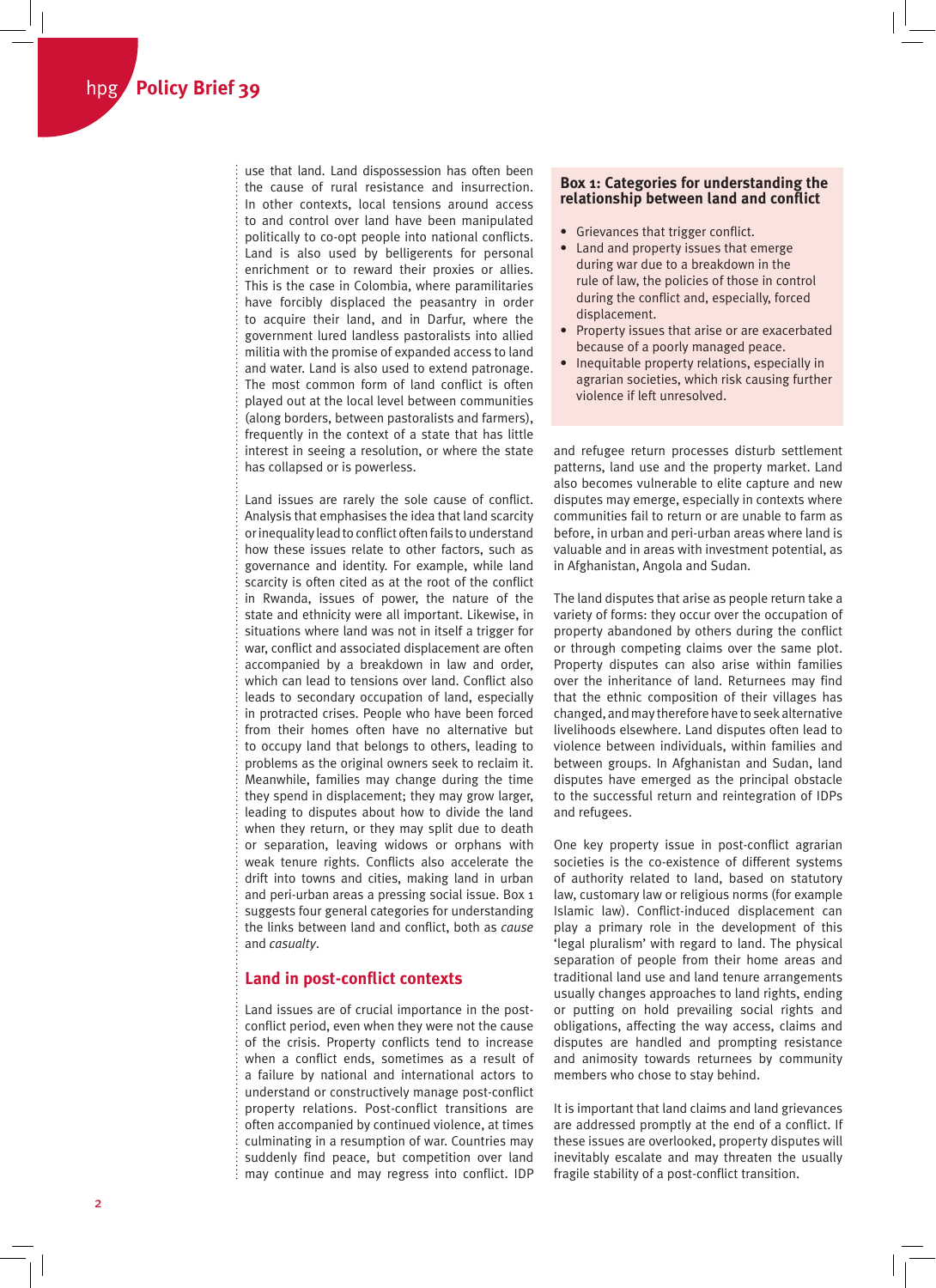#### **Box 2: Common challenges to postconflict land and property rights**

- Overlapping rights and claims to land and natural resources
- Lack of a relevant land policy in a context of rapid change
- A dysfunctional land administration system
- Destroyed or lost documentation
- Land-grabbing
- Difficulties in enforcing laws due to weak or divided security institutions
- Lack of shelter due to destruction of housing stock
- Large numbers of female- and childheaded households, and other vulnerable households
- A political focus on emergency action (i.e. shelter for IDPs) rather than on efforts to reestablish land and property systems
- Vested interests in maintaining a certain degree of chaos amongst stakeholders engaged in illegal activities
- Ambiguous, controversial or unenforceable laws

### **Humanitarian engagement on land issues**

Humanitarian agencies have tended to avoid landrelated issues. In both the most immediate phase of an emergency and in medium- to long-term phases of response, land issues are given barely any attention, even in the selection of potential sites for refugee and IDP camps. At best, these responses miss important opportunities by failing to take land issues fully into account; at worst, they can feed tensions or create conflict between groups seeking access to land. In-depth and ongoing analysis of land and property issues needs to be built into the diverse phases and areas of response, especially in crises characterised by widespread displacement, where return and reintegration processes loom.

Many of the land issues that come to the fore during a humanitarian response touch on different sectors of intervention, including food security, protection and shelter and camp management. Food security interventions in crises tend to focus on the shortand medium-term availability of food, establishing therapeutic feeding centres, providing food aid and distributing seeds and tools. The last of these activities in particular is often carried out with little understanding of people's access to farming land, and is usually not linked to interventions designed to maximise this access. Humanitarian organisations also tend to pay limited attention to how local production systems and land distribution change over the course of a crisis.

In the aftermath of war, humanitarian efforts tend to focus on activities that aim to restore the pre-war status quo. These efforts are based on the assumption that there is a clear distinction between war and peace. In reality there is no clear-cut division, as these states overlap and co-exist. Furthermore, violent conflict destroys not only political, economic and social structures, but is itself a process of transformation in which alternative systems of economic accumulation, social regulation and political governance emerge. These changes are part of an 'accelerated transition' that invariably accentuates processes of change that in most cases are already under way, and that are in any event irreversible. Returning to the status quo ante is usually impossible and may in fact not be desirable if it fails to tackle the grievances that led to the conflict in the first place, or that have emerged during the conflict.

These considerations seldom underpin efforts to help IDPs and refugees return to their homes once a conflict is deemed to have ended. Instead, displaced people are encouraged to return to their areas of origin without an adequate understanding of the role that land issues played in the conflict that led to their displacement. This shortcoming is evident in the UN Principles for Housing and Property Restitution for Refugees and IDPs. Also known as the Pinheiro Principles, the framework provides guidance on how best to manage the technical and legal issues associated with housing, land and property (HLP) restitution. The principles are grounded in the idea that people not only have the right to return to their areas of origin but also to the property they left behind. Restitution rights are of course of critical importance to millions of uprooted people throughout the world, and humanitarian agencies and donors have focused most attention on this area. Restitution is, however, only one of a myriad of HLP issues that can arise in conflict and post-conflict countries.

Return is a much more complex business than it appears, and it is dangerous to limit engagement on land and property issues to the mechanical application of the Pinheiro Principles. Refugees and IDPs may never have had property in the first instance (as in Afghanistan), cannot access what property they have (as in Colombia, Guatemala, South Africa and Sudan), have settled on land that they know belongs to others but have nowhere else to go (as in Colombia, Rwanda and Timor-Leste), or are in direct competition with others, including the state and its foreign or local business partners (as in Aceh, Angola, Colombia, Liberia and Sudan). In all these cases, the focus on land and property issues must be much broader, and integrated within the overall humanitarian and recovery response.

The absence of systematic and better-informed humanitarian responses stems in part from a lack of expertise and capacity around land issues in the humanitarian sector. Initiatives are often  $\vdots$